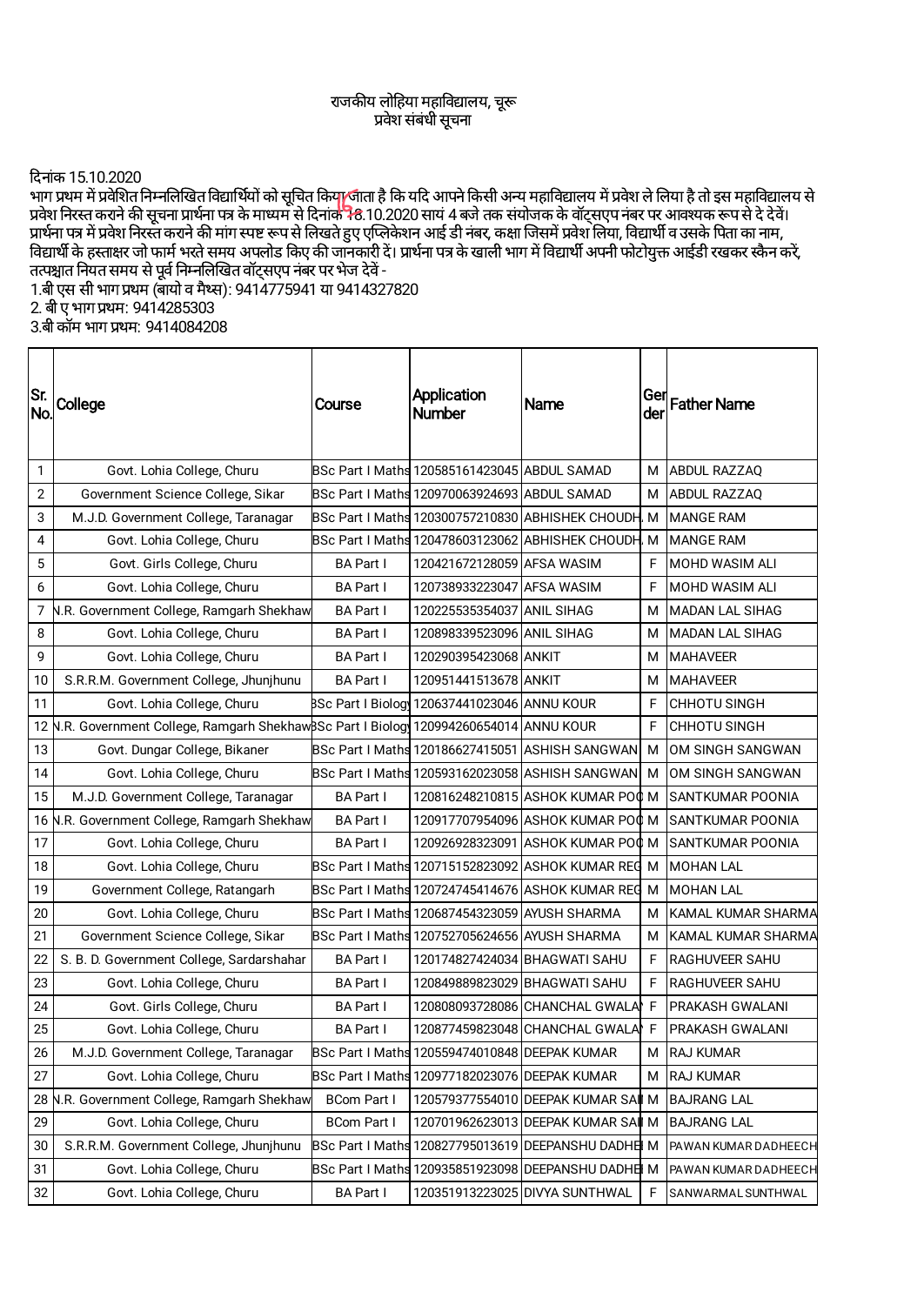| 33 | G.H.S. Govt. P.G. College, Sujangarh     | <b>BA Part I</b>   |                                                   | 120837776722060 DIVYA SUNTHWAL                      | F | SANWARMAL SUNTHWAL     |
|----|------------------------------------------|--------------------|---------------------------------------------------|-----------------------------------------------------|---|------------------------|
| 34 | Govt. M.S. College for Women, Bikaner    |                    | 8Sc Part I Biology 120250263817086 EKATA JANGIR   |                                                     | F | <b>SURENDRA SINGH</b>  |
| 35 | Government College, Jaipur               |                    |                                                   |                                                     | F | <b>SURENDRA SINGH</b>  |
| 36 | Govt. Lohia College, Churu               |                    |                                                   |                                                     | F | <b>SURENDRA SINGH</b>  |
| 37 | Govt. Dungar College, Bikaner            |                    | BSc Part I Biolog  120590669015083 EKATA JANGIR   |                                                     | F | <b>SURENDRA SINGH</b>  |
| 38 | Govt. Dungar College, Bikaner            | <b>BA Part I</b>   | 120254726915044 GANGA SINGH                       |                                                     | М | <b>KESHAR SINGH</b>    |
| 39 | Govt. Lohia College, Churu               | BA Part I          | 120362343023059 GANGA SINGH                       |                                                     | М | <b>KESHAR SINGH</b>    |
| 40 | Govt. Lohia College, Churu               |                    | BSc Part I Maths 120554529923076 HARSHIT VYAS     |                                                     | М | <b>LALCHAND VYAS</b>   |
| 41 | Govt. Lohia College, Churu               |                    | BSc Part I Maths 120817044423010 HARSHIT VYAS     |                                                     | м | <b>LALCHAND VYAS</b>   |
| 42 | G.H.S. Govt. P.G. College, Sujangarh     |                    |                                                   | BSc Part I Maths 120469122222025 HARSHITA PAREEK    | F | <b>RAJKUMAR PAREEK</b> |
| 43 | Govt. Lohia College, Churu               |                    |                                                   | BSc Part I Maths 120791337423037 HARSHITA PAREEK    | F | RAJKUMAR PAREEK        |
| 44 | Govt. Lohia College, Churu               |                    |                                                   | BSc Part   Biology 120104885423069 HEMANT KATTHAK   | м | <b>RAKESH KATTHAK</b>  |
| 45 | Government College, Ratangarh            |                    |                                                   | BSc Part I Biolog  120672944414600   HEMANT KATTHAK | м | <b>RAKESH KATTHAK</b>  |
| 46 | Govt. Girls College, Churu               | <b>BA Part I</b>   | 120556248828054 ISHA KANWAR                       |                                                     | F | <b>SURESH SINGH</b>    |
| 47 | Govt. Lohia College, Churu               | BA Part I          | 120962698223020 ISHA KANWAR                       |                                                     | F | SURESH SINGH           |
| 48 | Govt. Lohia College, Churu               | <b>BA Part I</b>   | 120353340023035 JAIPAL GODARA                     |                                                     | м | RAWATMAL GODARA        |
| 49 | Government College, Ratangarh            | <b>BA Part I</b>   | 120393497914622 JJAYPRAKASH                       |                                                     | М | <b>KISANA RAM</b>      |
| 50 | Govt. Lohia College, Churu               | <b>BA Part I</b>   | 120490940623029 JAYPRAKASH                        |                                                     | м | <b>KISANA RAM</b>      |
| 51 | Govt. Lohia College, Churu               |                    | BSc Part   Biolog\ 120126668123030  JYOTI         |                                                     | F | SURENDRA KUMAR GADGIL  |
| 52 | Government College, Ratangarh            |                    | 8Sc Part I Biolog  120635414114626 JYOTI          |                                                     | F | SURENDRA KUMAR GADGIL  |
| 53 | Govt. Lohia College, Churu               | BA Part I          | 120336310423092 KOMAL TANWAR                      |                                                     | F | VINOD KUMAR TANWAR     |
| 54 | Govt. Lohia College, Churu               | <b>BA Part I</b>   | 120798600623010 MAHIPAL                           |                                                     | м | <b>HANUMAN</b>         |
| 55 | GOVT. COLLEGE, RAJGARH, CHURU            | <b>BA Part I</b>   | 120876971320493 MAHIPAL                           |                                                     | М | <b>HANUMAN</b>         |
| 56 | N.R. Government College, Ramgarh Shekhaw | <b>BA Part I</b>   | 120312869254095 MANIRAM JYANI                     |                                                     | М | SHISHPAL JYANI         |
| 57 | Govt. Lohia College, Churu               | BA Part I          | 120645666723051 MANIRAM JYANI                     |                                                     | м | SHISHPAL JYANI         |
| 58 | Govt. Lohia College, Churu               | BA Part I          | 120497596923064 MANJEET                           |                                                     | м | <b>MUNSHI RAM</b>      |
| 59 | M.J.D. Government College, Taranagar     | <b>BA Part I</b>   | 120534113510882 MANJEET                           |                                                     | м | <b>MUNSHI RAM</b>      |
| 60 | Govt. Lohia College, Churu               | <b>BA Part I</b>   | 120296077723050 MANJU                             |                                                     | F | SUGNA RAM JAT          |
| 61 | Govt. Lohia College, Churu               | BA Part I          | 120310408423048 MANOJ KUMAR                       |                                                     | м | SHISHRAM MOTHSARA      |
| 62 | M.J.D. Government College, Taranagar     | BA Part I          | 120417860010850 MANOJ KUMAR                       |                                                     | м | SHISHRAM MOTHSARA      |
| 63 | Government College, Ratangarh            | <b>BA Part I</b>   | 120225122314684 MOHD SOYAL                        |                                                     | м | <b>SALIM LILGAR</b>    |
| 64 | Govt. Lohia College, Churu               | <b>BA Part I</b>   | 120988333823099 MOHD SOYAL                        |                                                     | м | <b>SALIM LILGAR</b>    |
| 65 | Govt. Lohia College, Churu               | <b>BCom Part I</b> | 120541489623096 MOHIT SAINI                       |                                                     | м | <b>BALMUKUND SAINI</b> |
| 66 | Govt. Commerce College, Sikar            | <b>BCom Part I</b> | 120898878724753 MOHIT SAINI                       |                                                     | м | <b>BALMUKUND SAINI</b> |
| 67 | Government Arts College, Sikar           | <b>BA Part I</b>   | 120320773113421                                   | <b>MUBARIK KHAN</b>                                 | м | <b>SALIM KHAN</b>      |
| 68 | Govt. Lohia College, Churu               | <b>BA Part I</b>   | 120475943523020 MUBARIK KHAN                      |                                                     | м | <b>SALIM KHAN</b>      |
| 69 | Government College, Fatehpur             | <b>BA Part I</b>   | 120562017740337                                   | <b>MUBARIK KHAN</b>                                 | М | <b>SALIM KHAN</b>      |
| 70 | Govt. Lohia College, Churu               | <b>BCom Part I</b> | 120534746423014 MUKESH KUMAR                      |                                                     | М | OMPRAKASH              |
| 71 | Govt. Commerce College, Sikar            | <b>BCom Part I</b> | 120583763124749 MUKESH KUMAR                      |                                                     | М | OMPRAKASH              |
| 72 | Govt. Lohia College, Churu               |                    | BSc Part I Maths 120590764023063 NARESH POONIA    |                                                     | М | <b>UDMIRAM</b>         |
| 73 | M.J.D. Government College, Taranagar     |                    | BSc Part I Maths 120659240210864 NARESH POONIA    |                                                     | М | <b>UDMIRAM</b>         |
| 74 | Govt. Lohia College, Churu               | <b>BA Part I</b>   | 120675554923045 NEHA HATHWAL                      |                                                     | F | <b>MAHESH KUMAR</b>    |
| 75 | Government College, Fatehpur             | <b>BA Part I</b>   | 120818659440363 NEHA HATHWAL                      |                                                     | F | <b>MAHESH KUMAR</b>    |
| 76 | Govt. Lohia College, Churu               | <b>BA Part I</b>   | 120660266023079 NISHA PRAJAPAT                    |                                                     | F | DUNGAR MAL PRAJAPAT    |
| 77 | Government College, Ratangarh            | <b>BA Part I</b>   | 120940997014685 NISHA PRAJAPAT                    |                                                     | F | DUNGAR MAL PRAJAPAT    |
| 78 | Government College, Ratangarh            |                    | BSc Part I Biology 120180997014621                | <b>PARAS GADGIL</b>                                 | м | MURLIDHAR GADGIL       |
| 79 | Govt. Lohia College, Churu               |                    | BSc Part   Biolog  120485801923068   PARAS GADGIL |                                                     | М | MURLIDHAR GADGIL       |
| 80 | Govt. College, Lachhmangarh (Sikar)      | <b>BA Part I</b>   | 120101962336472 PAWAN SINGH                       |                                                     | м | <b>BHAGWAN SINGH</b>   |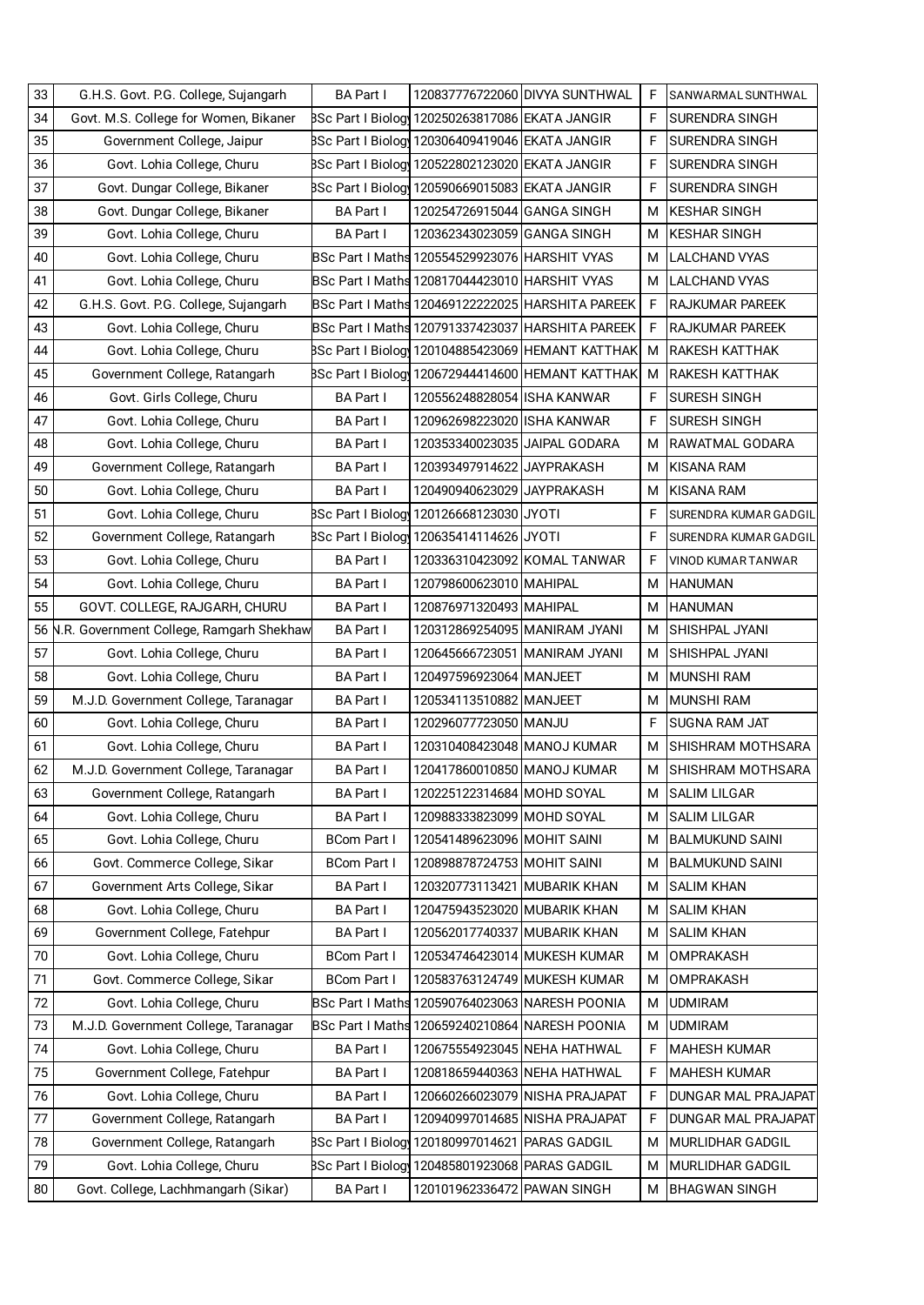| 81  | Govt. Lohia College, Churu                   | <b>BA Part I</b>   | 120265079923070 PAWAN SINGH                       |                                                       | м | <b>BHAGWAN SINGH</b>      |
|-----|----------------------------------------------|--------------------|---------------------------------------------------|-------------------------------------------------------|---|---------------------------|
| 82  | Govt. Girls College, Churu                   | <b>BA Part I</b>   | 120245924228021 POOJA SHARMA                      |                                                       | F | <b>SAJJAN KUMAR SHARM</b> |
| 83  | Govt. Lohia College, Churu                   | <b>BA Part I</b>   | 120397028023047 POOJA SHARMA                      |                                                       | F | <b>SAJJAN KUMAR SHARM</b> |
| 84  | Govt. Lohia College, Churu                   | <b>BA Part I</b>   |                                                   | 120929498723076 POONAM TANWAR                         | F | VINOD KUMAR TANWAR        |
| 85  | S.K. GOVT. GIRLS COLLEGE SIKAR               |                    |                                                   | BSc Part I Biolog  120286696323266 PRIYANKA MAHICH∤ F |   | JAGADISH PRASAD MAHIC     |
| 86  | Govt. Lohia College, Churu                   |                    |                                                   | BSc Part I Biolog  120859003723097 PRIYANKA MAHICH∤ F |   | JAGADISH PRASAD MAHIC     |
| 87  | Government College, Rajaldesar               | <b>BA Part I</b>   |                                                   | 120606140438690 RADHESHYAM SWAI M                     |   | <b>REWANT DAS SWAMI</b>   |
| 88  | Govt. Lohia College, Churu                   | <b>BA Part I</b>   |                                                   | 120770412023052 RADHESHYAM SWAI M                     |   | <b>REWANT DAS SWAMI</b>   |
| 89  | Govt. Lohia College, Churu                   | <b>BA Part I</b>   | 120319886823075 RAHUL BHAIRA                      |                                                       | м | <b>MUKNARAM</b>           |
| 90  | Govt. Lohia College, Churu                   |                    | 8Sc Part   Biolog 120290422923078 RAHUL DUDI      |                                                       | м | MANOJ KUMAR DUDI          |
| 91  | Government College, Ratangarh                |                    | 3Sc Part   Biolog  120969259814676  RAHUL DUDI    |                                                       | м | MANOJ KUMAR DUDI          |
| 92  | Government Science College, Sikar            |                    | BSc Part I Maths 120512999024694 RAJEEV KUMAR     |                                                       | м | NEMICHAND                 |
| 93  | Govt. Lohia College, Churu                   |                    | BSc Part I Maths 120932599123082 RAJEEV KUMAR     |                                                       | м | NEMICHAND                 |
| 94  | Govt. Lohia College, Churu                   | <b>BA Part I</b>   | 120790896723074 RAVI KUMAR                        |                                                       | м | <b>NEMICHAND</b>          |
| 95  | N.R. Government College, Ramgarh Shekhaw     | <b>BA Part I</b>   | 120906101954056 RAVI KUMAR                        |                                                       | м | <b>NEMICHAND</b>          |
| 96  | Govt. Lohia College, Churu                   | <b>BA Part I</b>   | 120668504823035 SAHIL                             |                                                       | M | <b>RAKESH KUMAR</b>       |
| 97  | S.R.R.M. Government College, Jhunjhunu       | <b>BA Part I</b>   | 120785313213632 SAHIL                             |                                                       | м | <b>RAKESH KUMAR</b>       |
| 98  | Govt. Lohia College, Churu                   | <b>BA Part I</b>   |                                                   | 120858683123015 SANDEEP KUMAR                         | м | <b>PRATAP SINGH</b>       |
| 99  | M.J.D. Government College, Taranagar         | <b>BA Part I</b>   |                                                   | 120902815510860 SANDEEP KUMAR                         | м | <b>PRATAP SINGH</b>       |
| 100 | Govt. Dungar College, Bikaner                | <b>BCom Part I</b> |                                                   | 120181168715080 SHRIVARDHAN SINCM                     |   | <b>BAJRANG SINGH</b>      |
| 101 | Government College, Suratgarh                | <b>BCom Part I</b> |                                                   | 120249809617768 SHRIVARDHAN SINCM                     |   | <b>BAJRANG SINGH</b>      |
| 102 | M.J.D. Government College, Taranagar         | <b>BCom Part I</b> |                                                   | 120363000310889 SHRIVARDHAN SINCM                     |   | BAJRANG SINGH             |
| 103 | Govt. Lohia College, Churu                   | <b>BCom Part I</b> |                                                   | 120400717323010 SHRIVARDHAN SINC M                    |   | <b>BAJRANG SINGH</b>      |
| 104 | Govt. Lohia College, Churu                   |                    |                                                   | BSc Part I Maths 120226475123097 SIDHARTH DADHICH M   |   | <b>GAUTAM KUMAR</b>       |
| 105 | Government Science College, Sikar            |                    |                                                   | BSc Part I Maths 120555995524640 SIDHARTH DADHICH M   |   | <b>GAUTAM KUMAR</b>       |
| 106 | S.K. GOVT. GIRLS COLLEGE SIKAR               |                    | 8Sc Part   Biology 120346854723284 SONIKA         |                                                       | F | SUBHASH CHANDER           |
| 107 | Government Science College, Sikar            |                    | BSc Part I Biolog  120439464924655   SONIKA       |                                                       | F | <b>SUBHASH CHANDER</b>    |
| 108 | Govt. Lohia College, Churu                   |                    | 8Sc Part   Biology 120782802023010 SONIKA         |                                                       | F | SUBHASH CHANDER           |
| 109 | Govt. Lohia College, Churu                   | <b>BCom Part I</b> | 120371417823071 SOYAB SIROHA                      |                                                       | M | <b>IKBAL SIROHA</b>       |
| 110 | S.R.R.M. Government College, Jhunjhunu       | <b>BCom Part I</b> | 120760193013616 SOYAB SIROHA                      |                                                       | М | <b>IKBAL SIROHA</b>       |
|     | 111 N.R. Government College, Ramgarh Shekhaw | <b>BA Part I</b>   |                                                   | 120246859054061 SUBHASH KARWAS M                      |   | RAMKARAN KARWASRA         |
| 112 | Govt. Lohia College, Churu                   | <b>BA Part I</b>   |                                                   | 120313522323080 SUBHASH KARWAS M                      |   | RAMKARAN KARWASRA         |
| 113 | Govt. Lohia College, Churu                   | <b>BA Part I</b>   | 120244359123058 SUBHITA                           |                                                       | F | OM PRAKASH                |
| 114 | Government College, Ratangarh                | <b>BA Part I</b>   | 120277737614619 SUBHITA                           |                                                       | F | <b>OM PRAKASH</b>         |
| 115 | M.J.D. Government College, Taranagar         | <b>BA Part I</b>   |                                                   | 120259272610833 SUMIT KUMAR YADAM                     |   | RAM KUMAR YADAV           |
| 116 | Govt. Lohia College, Churu                   | <b>BA Part I</b>   |                                                   | 120328824023055 SUMIT KUMAR YADA M                    |   | RAM KUMAR YADAV           |
| 117 | Govt. Lohia College, Churu                   | <b>BCom Part I</b> | 120483473023037 SUMIT LATA                        |                                                       | м | RAMESH LATA               |
| 118 | S.R.R.M. Government College, Jhunjhunu       | <b>BCom Part I</b> | 120559482913695 SUMIT LATA                        |                                                       | м | RAMESH LATA               |
| 119 | Govt. Lohia College, Churu                   | <b>BA Part I</b>   | 120594361023070 SUNITA BENIWAL                    |                                                       | F | GOWARDHAN LAL BENIWAL     |
| 120 | Government College, Ratangarh                | <b>BA Part I</b>   | 120289525414687 SUSHILA NAYAK                     |                                                       | F | KIKAR SINGH NAYAK         |
| 121 | Govt. Lohia College, Churu                   | <b>BA Part I</b>   | 120981995523037 SUSHILA NAYAK                     |                                                       | F | KIKAR SINGH NAYAK         |
| 122 | Govt. Lohia College, Churu                   |                    | BSc Part I Maths 120307218423084 TEENA PAREEK     |                                                       | F | OMPRAKASH                 |
| 123 | S. B. D. Government College, Sardarshahar    |                    | BSc Part I Maths 120379714424069 TEENA PAREEK     |                                                       | F | OMPRAKASH                 |
| 124 | G.H.S. Govt. P.G. College, Sujangarh         | <b>BCom Part I</b> |                                                   | 120120021522034 VEDPRAKASH CHOU M                     |   | ANAND PRAKASH CHOUHAI     |
| 125 | Govt. Lohia College, Churu                   | <b>BCom Part I</b> |                                                   | 120407348323043 VEDPRAKASH CHOU M                     |   | ANAND PRAKASH CHOUHAI     |
| 126 | S.R.R.M. Government College, Jhunjhunu       | <b>BCom Part I</b> | 120585223013691 VIKRAM                            |                                                       | м | <b>BALWAN</b>             |
| 127 | Govt. Lohia College, Churu                   | <b>BCom Part I</b> | 120746305023045 VIKRAM                            |                                                       | м | <b>BALWAN</b>             |
| 128 | Government College, Ratangarh                |                    | BSc Part I Biology 120479479314668 VINAY BANSIWAL |                                                       | м | PRAHLAD RAY BANSIWAL      |